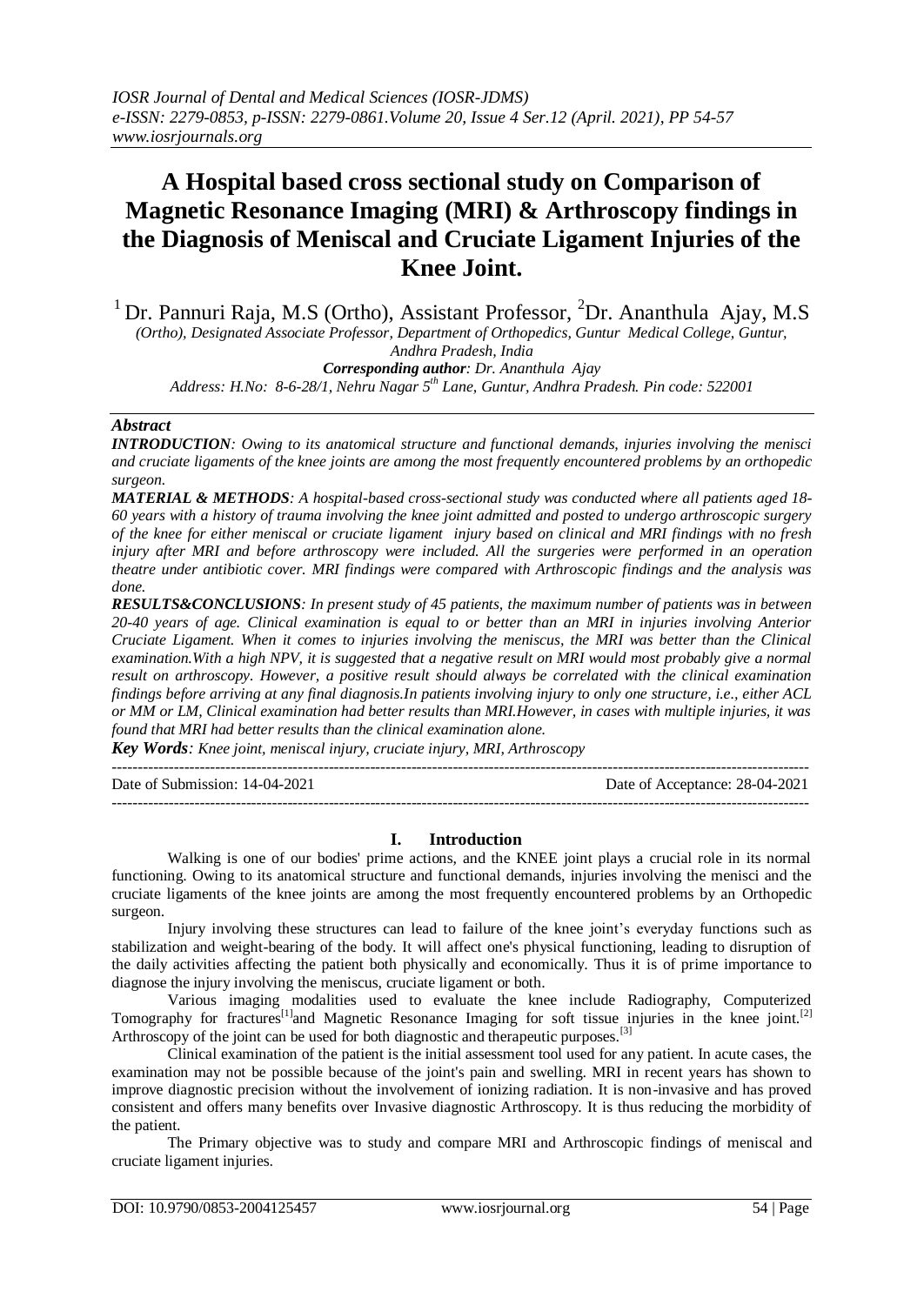# **II. Material & Methods**

**Study Design:** A hospital-based cross-sectional study.

**Sample Size**: 45 cases

## **Selection Criteria:**

## **(a) Inclusion criteria:**

•All patients aged 18-60 years with a history of trauma involving the knee joint admitted in the Department of Orthopedics, Government General Hospital, Guntur Medical College, Guntur, posted to undergo arthroscopic surgery of the knee for either meniscal or cruciate injury or both based on clinical and MRI findings performed the period between February 2018 to January 2020.

•No fresh injury should occur after MRI and before arthroscopy.

### **(b) Exclusion criteria:**

•Patients undergoing knee joint arthroscopy without an MRI scan.

•Patients with primary traumatic Hemarthrosis of the knee.

•Fractures around knee joint except for avulsion injuries of the ligaments around knee.

•Degenerative tears in the kneejoint.

•Patientswith an active infection in the kneejoint.

## **Procedure:**

.

Once the participants' informed consent taken, history and examination were recorded and the study was conducted. MRI reporting was done by a radiologist, followed by Diagnostic Arthroscopy of the knee joint. All the surgeries were performed in an Operation theatre under antibiotic cover.

Arthroscopic surgeries were performed under spinal anesthesia. Operative findings were documented in the operation theatre which included the anatomical structure involved with the presence or absence of tear, its location and degree of tear.

Standard anterolateral and anteromedial portals were used for all the patients.

The knee was divided routinely into the following compartments for arthroscopic examination: Supra-patellar pouch and patella-femoral joint, Medial gutter, Medial compartment, Intercondylar notch, Postero-medial compartment, Lateral compartment, Lateral gutter and postero-lateral compartment.

After performing a thorough Arthroscopy of the knee, the pathological structure was identified and further surgery was carried out accordingly.

#### **Statistical analysis**:

MRI findings were compared with Arthroscopyfindings and the analysis was done. Sensitivity, specificity, positive predictive value and the negative predictive value was calculated and compared. The level of correlation was assessed using kappa statistics with p<0.05 considered statistically significant. The whole data obtained were analyzed using the SPSS, version 20.

## **III. Results:**

Out of the total 45 patients who were part of the study, majority of them 45% (n=20) belonged to 20-30 years age group followed by 31-40 years age group (33%, n=15). Maximum number of patients were males (89%, n=40).

With regards to mode of injury, almost half the cases (n=22, 48.9%) had Road traffic accident followed by sports injuries (n=12, 26.7%), trivial trauma (n=7, 15.6%) and others (n=4, 8.9%).

Structures involved were ACL (n=22, 57.8%), Medial meniscus (n=17, 37.8%) and Lateral meniscus (n=18, 40%). The most common complaint was knee pain and instability.

Most Common injury was Radial tears. With regards to site of Medial meniscal tear, most common type was Posterior Horn (n=8, 47%), most Common injury in Lateral meniscal tear was Longitudinal tear (n=6, 33%) and most common type in lateral meniscal tear was Body of Lateral Meniscus (n=7, 35%).

Correlation between MRI and Arthroscopic Examination: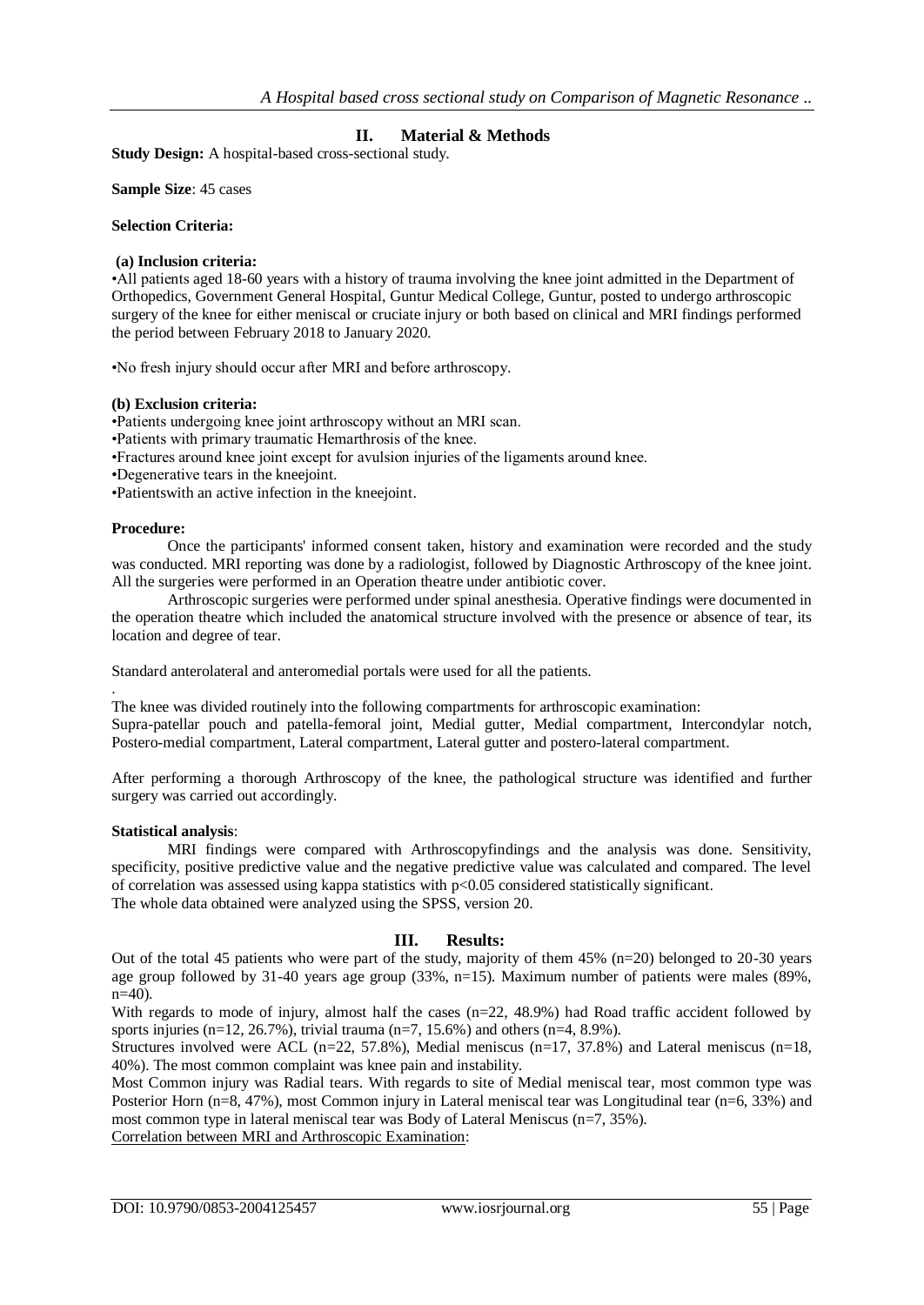**Lateral Meniscus**

**Table 1: MRI vs. Arthroscopy correlation for Lateral Meniscus**

| 1 v<br><b>MRI</b> | <b>ARTHROSCOPY</b> |    |       |  |
|-------------------|--------------------|----|-------|--|
|                   | Yes                | No | Total |  |
| Yes               | 13                 |    |       |  |
| No                |                    | חו | 24    |  |
|                   | 18                 |    | 45    |  |

Sensitivity-72%, Specificity-70%, PPV-62%, NPV-80%, Accuracy-71% Kappa statistics =  $0.414$ , Moderate agreement, P value =  $0.005$  - Significant..

## **Medial Meniscus**

.

|  | Table 3: MRI vs. Arthroscopy correlation for Medial Meniscus |  |  |
|--|--------------------------------------------------------------|--|--|
|  |                                                              |  |  |

| <b>MRI</b> | --<br><b>ARTHROSCOPY</b> |    |               |  |
|------------|--------------------------|----|---------------|--|
|            | Yes                      | No | Total         |  |
| Yes        | ר ו<br>∸                 |    | 1 O<br>10     |  |
| No         |                          | ∸  | $\sim$<br>ر گ |  |
|            | -                        | 28 |               |  |

Sensitivity-70%, Specificity-78%, PPV-67%, NPV-81%, Accuracy-76% Kappa statistics =  $0.486$ , Moderate agreement, P value =  $0.001$  - Significant.

# **Anterior Cruciate Ligament(ACL)**

**Table 5: MRI vs. Arthroscopy correlation for ACL**

| <b>MRI</b> | . .<br><b>ARTHROSCOPY</b> |    |       |  |
|------------|---------------------------|----|-------|--|
|            | Yes                       | No | Total |  |
| Yes        | 26                        |    | 28    |  |
| No         |                           |    | 17    |  |
|            | 26                        | 19 | 45    |  |

Sensitivity-100%, Specificity-90%, PPV-93%, NPV-100%, Accuracy-95% Kappa statistics =  $0.908$ , Almost perfect, P value =  $0.001$  - Significant.

# **IV. Discussion**

In diagnosing injuries pertaining to the knee joint, clinical examination is the first possible modality. However, the pain and swelling around the joint do not permit correct examination.MRI of the knee joint is a non-invasive investigation and is routinely used for the knee joint's internal derangement. However, observer bias and the machine's power play a significant role in the final diagnosis given out.<sup>[4, 5]</sup>

Chang et al. studied the findings of 148 patients with figures of 92% for sensitivity and 87% for specificity for meniscal tears.<sup>[6]</sup> The conclusion was that MRI is a reliable diagnostic tool for displaced meniscal tears. Aydingoz et al. found sensitivity and positive predictive values of 90% in a series of 45 meniscal injuries. [7]

In our study, Medial meniscus tears were 17 compared to 18 of the lateral meniscus.

Data from various studies<sup>[8-12]</sup> showed that MRI specificity is higher than sensitivity, and NPV is higher than PPV. We found that the difference is not significant.

In a study conducted by Nikolaouetal.<sup>12</sup>, they concluded that though MRI is useful, there have been countable numbers of false results. Thus correlation with clinical, MRI and arthroscopic findings are very important.

It is essential to note the efficacy of MRI because it will affect the treatment of the pathology. In a MacKenzieet al <sup>[13]</sup>, only 38% of the clinically positive patients for Meniscus pathology finally underwent arthroscopy. Thus we must underline a need for MRI before Arthroscopy.

IIA a study conducted by Perera, Joel, and Bunola filed the value to a conclusion that despite having the typical mechanism of injury of ACL, the diagnosis of ACL tear will be delayed up to 4-6 months, with the mean delay in consulting an orthopedic specialist being 165 days. In our study, the most prolonged delay has been three months.